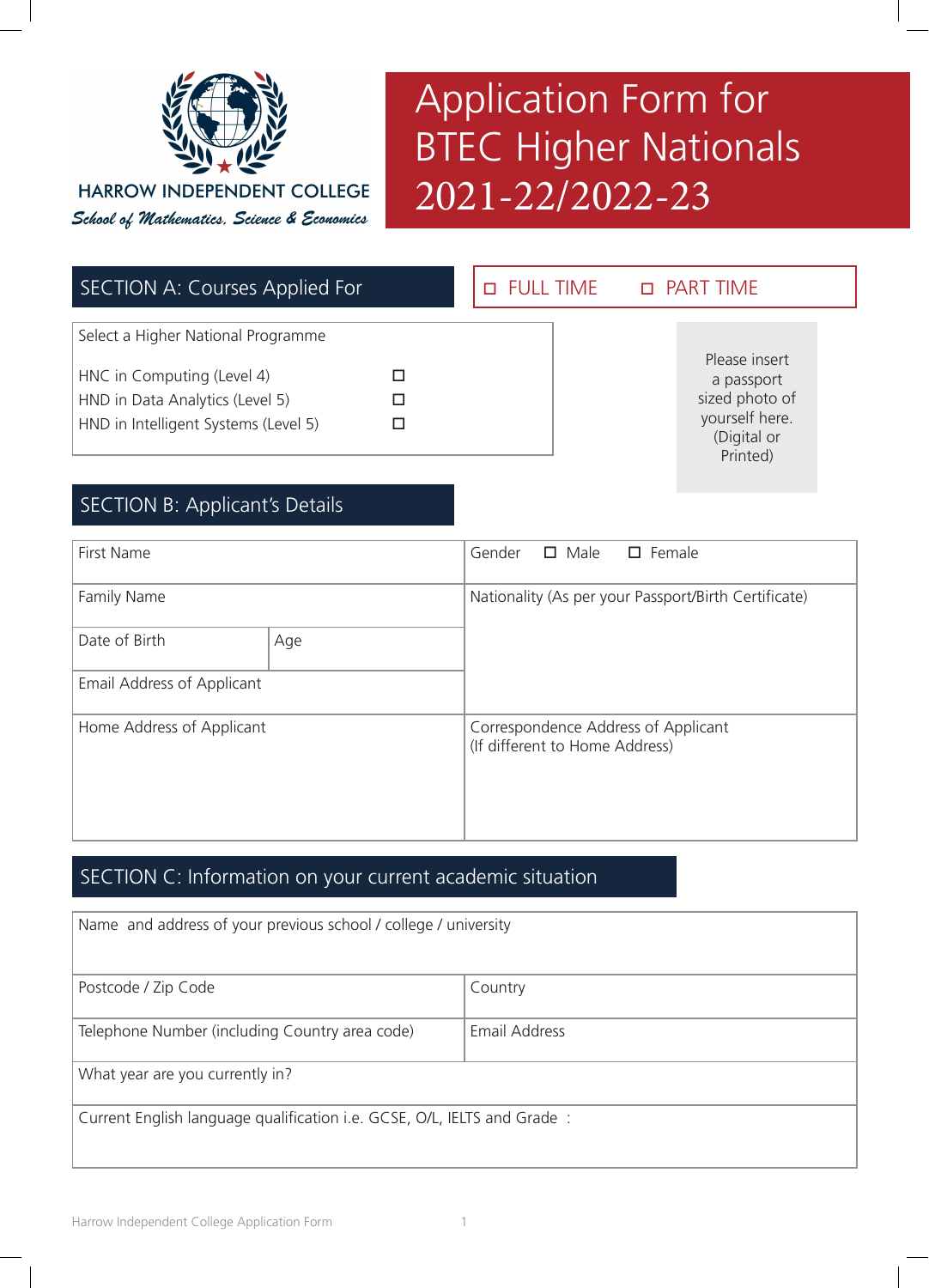# SECTION D: Information on the parents supporting the application

| Father's Full Name                                                      | Occupation |  |
|-------------------------------------------------------------------------|------------|--|
| Mother's Full name                                                      | Occupation |  |
| Address for correspondence (leave blank if same as applicant's address) |            |  |
| Postcode / Postal Code / Zip Code                                       | Country    |  |
| Telephone Number (including Country area code)                          |            |  |
| Email Address of Father/Mother/Guardian                                 |            |  |

If the fees will not be paid by the above parent, please give the name of address of the person who will be paying the fees, and attach a statement from that person confirming that this is the case. If no details are mentioned in this section, the applicant turns into the person liable for the fees.

| Name of the Person Paying the Fees                              |         |  |
|-----------------------------------------------------------------|---------|--|
| Address for Correspondence                                      |         |  |
|                                                                 |         |  |
| Postcode / Postal Code / Zip Code                               | Country |  |
| Telephone Number (including Country area code)                  |         |  |
| Email Address of the Person Paying the Fees (if not the parent) |         |  |

# SECTION E: Guardian and Agent details

| Guardian in the UK (leave blank if not applicable)           | Agent (leave blank if not applicable)          |  |
|--------------------------------------------------------------|------------------------------------------------|--|
| Name of Guardian                                             | Name of Agency                                 |  |
| Relationship to student                                      | <b>Contact Name</b>                            |  |
| Address for Correspondence                                   | Address for Correspondence                     |  |
| Postcode / Postal Code / Zip Code                            | Postcode / Postal Code / Zip Code              |  |
| Telephone Number (including Country and area code)           | Telephone Number (including Country area code) |  |
| Email Address of Guardian                                    | Email Address of Agent                         |  |
| Age of Guardian at the date when student intends to join HIC |                                                |  |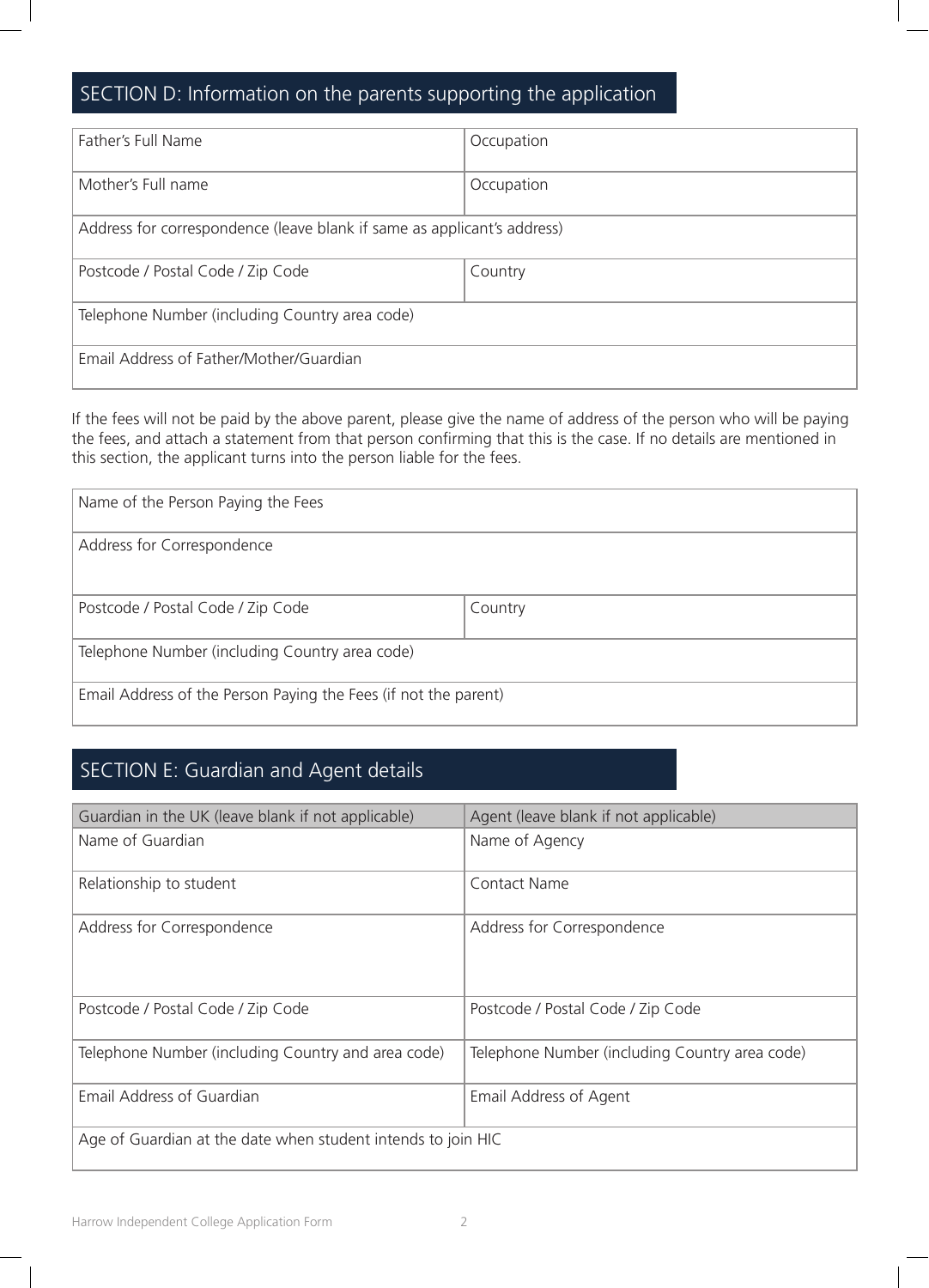# SECTION F: Personal Statement

Please explain below (in English and in your own words) what you hope to gain from a course at Harrow Independent College. Any extracurricular activities you have taken part in the school or college or outside clubs or groups you have joined, community service you have engaged in, positions of responsibility you have held, and any other information which you would like to be known by those considering your application.

Also, if you could highlight your career ambition, it would be useful for us to prepare, to help you achieve your goals on time.

Add an additional page if needed.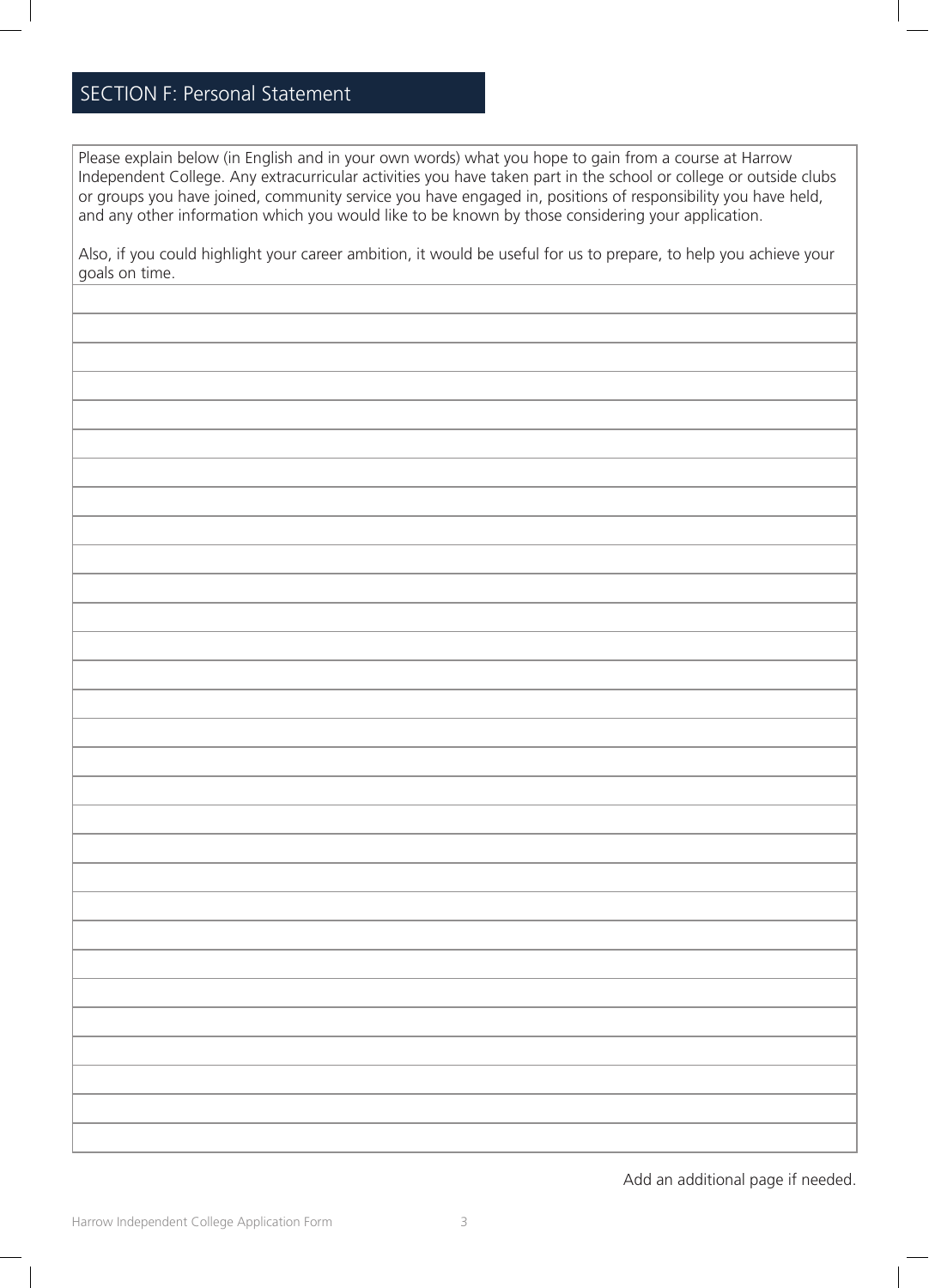### SECTION G: Your Achievements

Please list the subjects you are now taking or have already taken in your present or previous school/college, **indicating your most recent grades**, and if you have taken the subject in a public examination (e.g. GCE AS or A2, GCSE, IGCSE, a national curriculum) in the past two years, give the result, the date and name of the examining board:

| Subject | Most Recent Grade | Public Exam Result | (state date, Country in<br>which you have taken<br>the exam & which<br>Examination Board) |
|---------|-------------------|--------------------|-------------------------------------------------------------------------------------------|
|         |                   |                    |                                                                                           |
|         |                   |                    |                                                                                           |
|         |                   |                    |                                                                                           |
|         |                   |                    |                                                                                           |
|         |                   |                    |                                                                                           |
|         |                   |                    |                                                                                           |
|         |                   |                    |                                                                                           |
|         |                   |                    |                                                                                           |
|         |                   |                    |                                                                                           |
|         |                   |                    |                                                                                           |
|         |                   |                    |                                                                                           |
|         |                   |                    |                                                                                           |

Add an additional page if needed.

### SECTION H: Declaration

Please sign the following statement and also ask one parent to sign, indicating that you and he/she agree to the conditions of acceptance at the College.

In applying for a place at Harrow Independent College I agree that, if I am accepted, I will abide by the rules set by the College. To ensure the good progress and safety of all students and a harmonious community life, and that failure to do so could lead to my being required to leave the College. I understand that gross misconduct, including the use of illegal drugs, on or off campus, may lead to my being required to leave the College. I agree that the Harrow Independent College may seek a reference from the Principal/Counsellor at my present College/University.

I declare that the information on this form is accurate. I hereby give my permission for Harrow Independent College to disclose any enrolment or offer information as a result of this application to relevant government agencies upon their request.

| Signature of Applicant | Date |
|------------------------|------|
| Signature of Parent    | Date |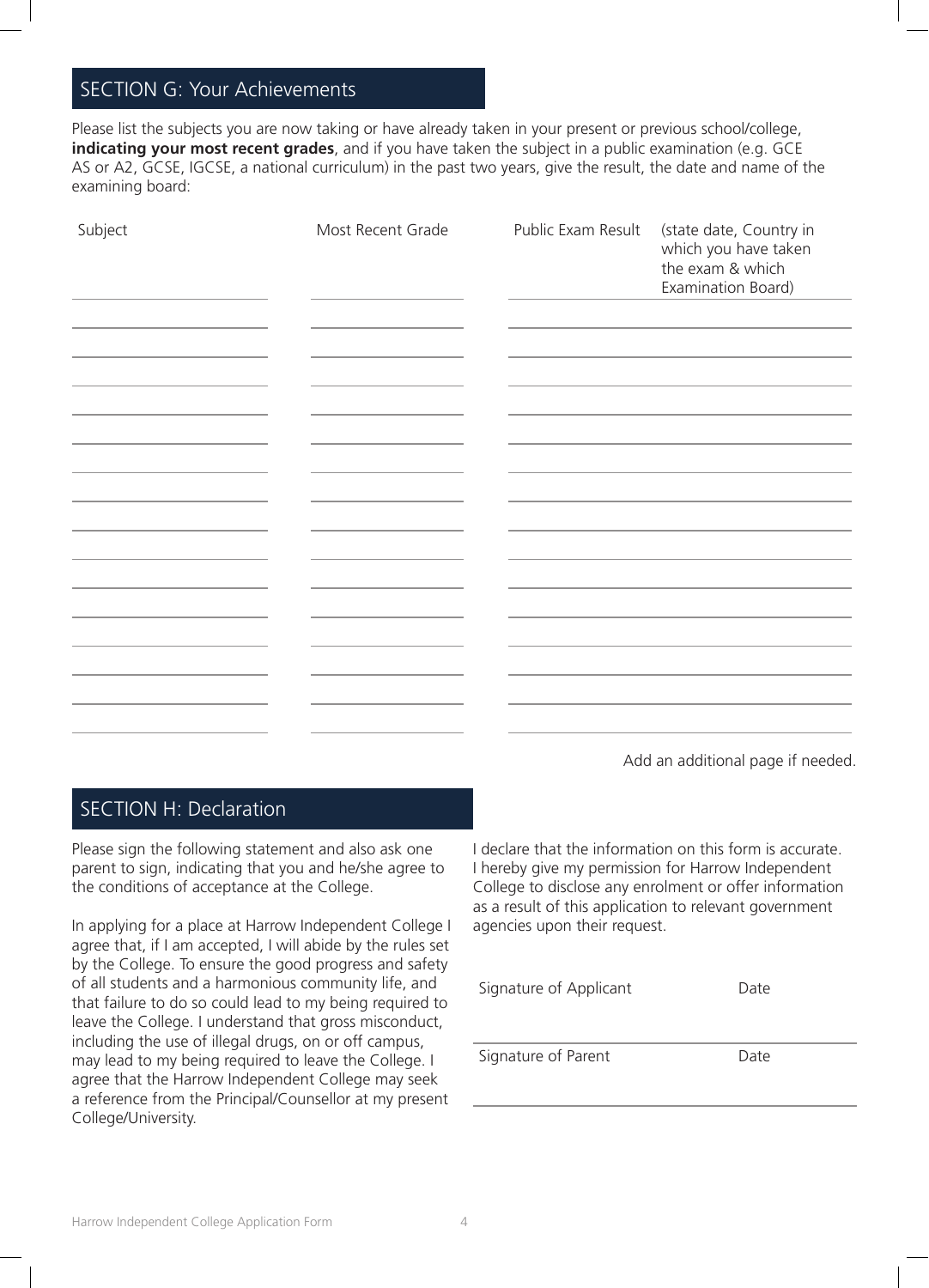### SECTION I: Student Code of Conduct

You are expected to conduct yourself responsibly on the Institution premises. Misconduct may result in you being suspended from the Institution. In such cases no refund of fees will be given and any outstanding tuition fees will be payable.

#### 7.1 Disciplinary Procedures

When you enrol on a programme of learning at the Institution you sign and commit to a Code of Conduct. If your behaviour, attendance record or academic standards are persistently below the standards set by the college, your parents or guardian will be immediately informed. If these issues are not resolved by informal discussion and negotiation, then disciplinary proceedings may be started against you.

The disciplinary procedure is a formal process which applies to all learners enrolled at the Institution. There are two types of activity in which disciplinary action may be required:

#### 7.1.1 General Misconduct

This covers student's behaviour such as refusal to show the Institution ID Card, breach of health and safety regulations, being under the influence of drink or drugs, bullying and harassment of others, or carrying weapons. It also includes misuse of Institution computers and other equipment or any other action or incident considered to be of a similar nature to the above examples.

#### 7.1.2 Academic Misconduct

This covers students' behaviour in relation to their programme of learning such as copying, plagiarism, collusion, cheating etc or any other action or incident considered to be of a similar nature to the above examples.

In addition, each has three levels of seriousness: Level 1 Minor; Level 2 Serious and Level 3 Major. Reasons for immediate suspension – some examples are

below: • Assault, fighting or other acts of violence,

vandalism, bullying and harassment, theft, being in possession of illegal drugs, firearms or other weapons, committing or attempting to commit any act of arson, behaving in a way that brings the Institution into disrepute.

Computer hacking, cheating in exams, extensive and/or persistent plagiarism or use of model answers, buying, selling or stealing of work.

#### 7.3 Complaints Procedure

HIC endeavours to create a positive learning environment for students, one in which each student

has the opportunity to achieve their personal best. To maintain a high level of student satisfaction, a positive environment is vital. As a result, a fair and open complaints procedure is made available to all students.

#### 7.4 Informal Complaint

This is a less formal procedure where a complainant may raise his or her concern about the way the services were provided. The complainant simply may see the Complaint Officer and orally inform the matter which will be dealt with immediately. However, if the matter is serious and the complainant is utterly dissatisfied, the compliant officer will rather accept the complaint as a formal one.

#### 7.5 Formal Complaint

If a student or a visitor wants to bring a serious complaint about any matter in relation to the way the services are provided, the complainant may bring a formal complaint. It requires the complainant to take a complaint form from the reception. The complainant may also additionally write his or her allegations in addition to filling the complaint form.

For more information about our complaints procedure, please contact:

**Admissions Office Harrow Independent College 308-310 Eastcote Lane South Harrow HA2 9AH**

**Phone: 0044-2084236227 Email: admin@harrowindependentcollege.co.uk** 

**I have read and understood the terms and conditions of the student code of conduct.** 

Name of Student

Signature of Student

Name of Parent/Guardian

Signature of Parent/Guardian

Date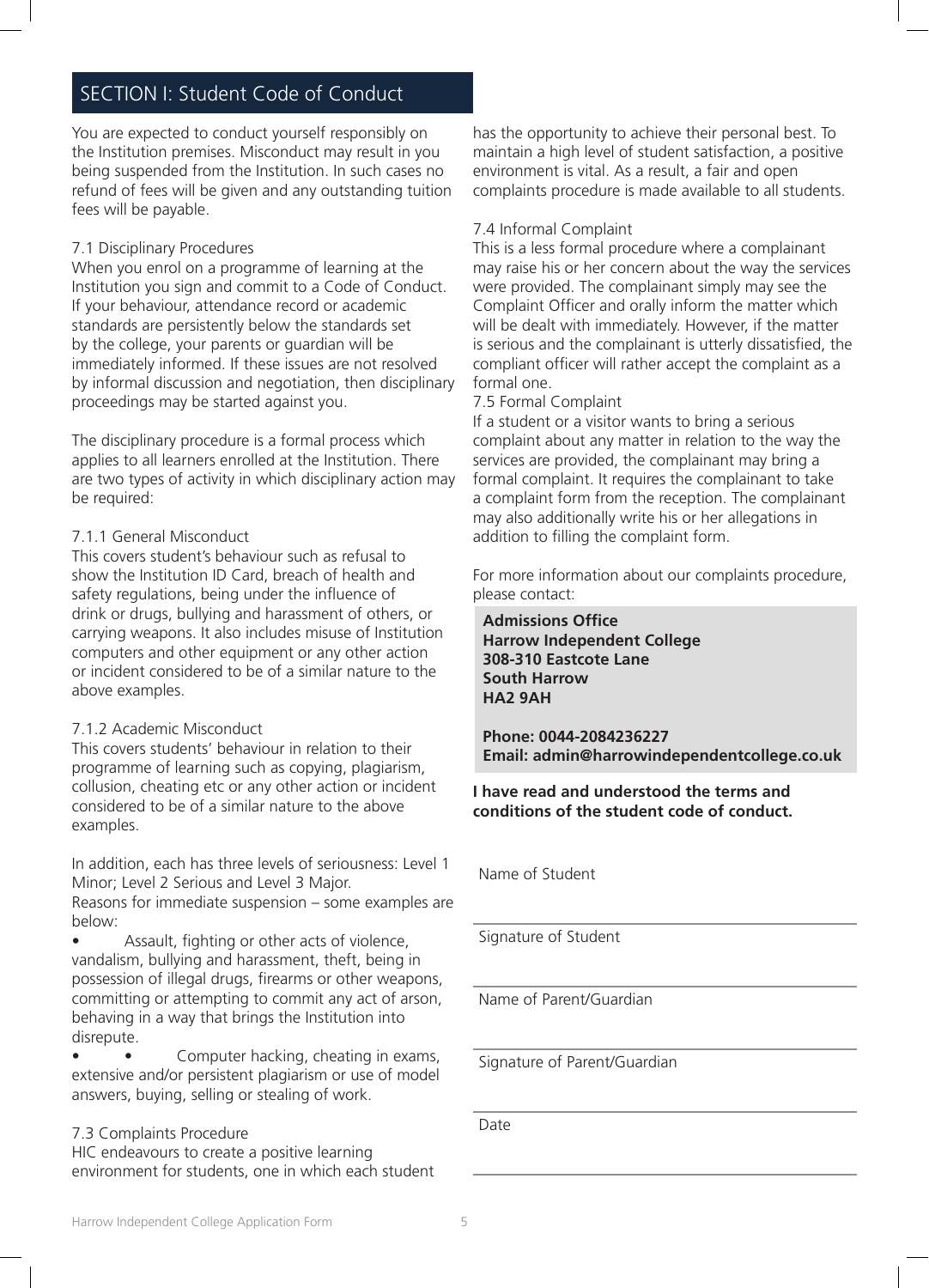### **Higher National Certificate (HNC)**

| Programme                                                                                     | <b>Local Students</b><br>Fees per annum | International Students<br>Fees per annum |
|-----------------------------------------------------------------------------------------------|-----------------------------------------|------------------------------------------|
| One year regular HNC programme<br>Standard programme                                          | £8900                                   | £15500                                   |
| Two year part-time programme<br>Programme designed to suit the needs<br>of working candidates | £4450                                   | *Not Applicable                          |

### **Higher National Diploma (HND)**

| Programme                                                                                     | <b>Local Students</b><br>Fees per annum | <b>International Students</b><br>Fees per annum |
|-----------------------------------------------------------------------------------------------|-----------------------------------------|-------------------------------------------------|
| One year regular HND programme<br>Standard programme                                          | £8900                                   | £15500                                          |
| Two year part-time programme<br>Programme designed to suit the needs<br>of working candidates | £4450                                   | *Not Applicable                                 |

#### **ADDITIONAL FEE**

| Registration fee (non-refundable)                | £150 |
|--------------------------------------------------|------|
| Laboratory charges for<br><sup>l</sup> Computing | £150 |

\* Only Full-Time (One-year regular) programmes are offered for International Students